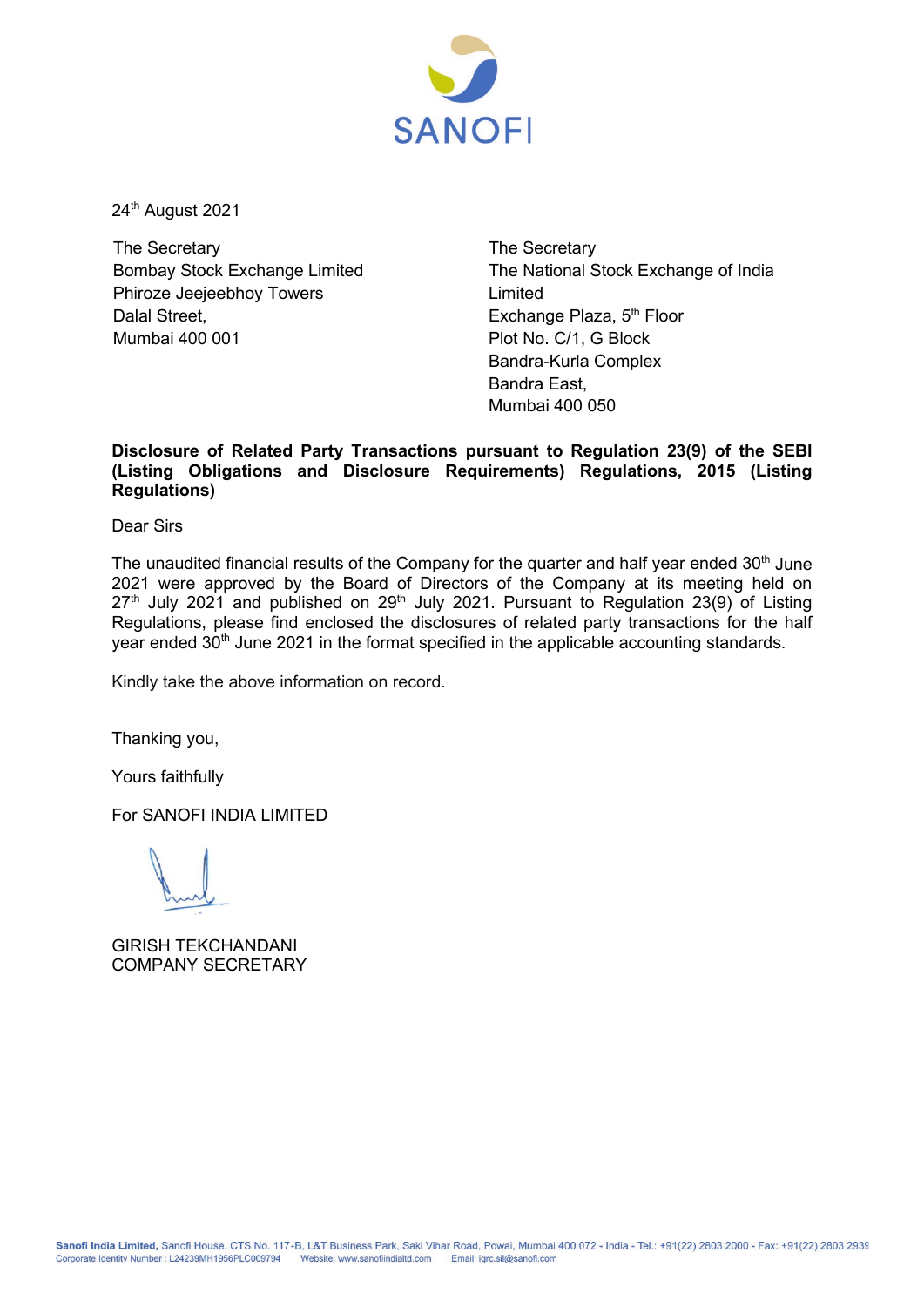# **Related Party Disclosures i. Parties where control exists:**

- a) Sanofi S.A. France, ultimate holding Company
- b) Hoechst GmbH, Germany, holding Company

## **ii. Other related parties in Sanofi Group where common control exists and with whom transactions have taken place during the period.**

Sanofi-Aventis Singapore Pte. Limited Francopia S.A.R.L. Sanofi-Aventis Deutschlanf GmbH Sanofi Lanka Limited Sanofi-aventis Philippins Inc. SanofiI-Aventis Geston SA Sanofi Winthrop Industrie S.A. Sanofi Healthcare India Private Limited (Formerly Shantha Biotechnics Private Limited) \*\* Sanofi Chimie S.A Sanofi-aventis Healthcare Pty Ltd Sanofi-Aventis Vietnam Company Limited Sanofi India Limited Provident Fund

### **iii. Key management personnel of the Company for the year**

- 
- 
- Mr. Rajaram Narayanan Managing Director<br>Mr. Cherian Mathew - Whole Time Director<br>Mr. Vaibhav Karandikar Chief Financial officer (w.e.f October 06, 2020) and Whole time director (w.e.f February 23, 2
- Mr. Girish Tekchandani Company Secretary

### **iv. Non-Executive Directors**

- Mr. Cyril Grandchamp-Desraux
- Mr. Marc-Antoine Lucchini Mr. Charles Billard

## **v. Independent Directors**

 Mr. Aditya Narayan Mrs. Usha Thorat Mr. Rahul Bhatnagar

### **vi. Transactions during the year** (₹ in Million)

| <b>Particulars</b>                                                                                                                                         | June 30, 2021                  |  |
|------------------------------------------------------------------------------------------------------------------------------------------------------------|--------------------------------|--|
| <b>Ultimate Holding Company</b><br>Dividend paid                                                                                                           | $\overline{2}$                 |  |
| <b>Holding Company</b><br>Dividend paid                                                                                                                    | 5,075                          |  |
| <b>Other related Parties</b><br><b>Sale of Products</b><br>Sanofi-Aventis Singapore Pte. Limited                                                           | 1.869                          |  |
| <b>Others</b><br><b>Total</b>                                                                                                                              | 92<br>1,961                    |  |
| <b>Purchase of Raw Materials and Traded Goods</b><br>Sanofi-Aventis Singapore Pte. Limited<br>Sanofi Healthcare India Private Limited**<br>Others<br>Total | 2.127<br>1.094<br>543<br>3,764 |  |
| <b>Expenses recharged to other companies</b><br>Sanofi-aventis Philippins Inc.<br>Sanofi Healthcare India Private Limited**<br><b>Total</b>                | $\ast$<br>7<br>7               |  |
| <b>Sale of Services</b><br>Sanofi Healthcare India Private Limited**<br>Others<br><b>Total</b>                                                             | 631<br>48<br>679               |  |
| <b>Rent Income</b><br>Sanofi Healthcare India Private Limited**<br><b>Total</b>                                                                            | *<br>$\ast$                    |  |
| <b>Rent Paid</b><br>Sanofi Healthcare India Private Limited **<br>Total                                                                                    | $\ast$<br>×                    |  |
| <b>Loans Repaid</b><br>Sanofi Healthcare India Private Limited**                                                                                           | 50                             |  |
| Loans given<br>Sanofi Healthcare India Private Limited **                                                                                                  | 50                             |  |
| <b>Interest income on loans</b><br>Sanofi Healthcare India Private Limited**                                                                               | 147                            |  |
| <b>Total</b>                                                                                                                                               | 147                            |  |